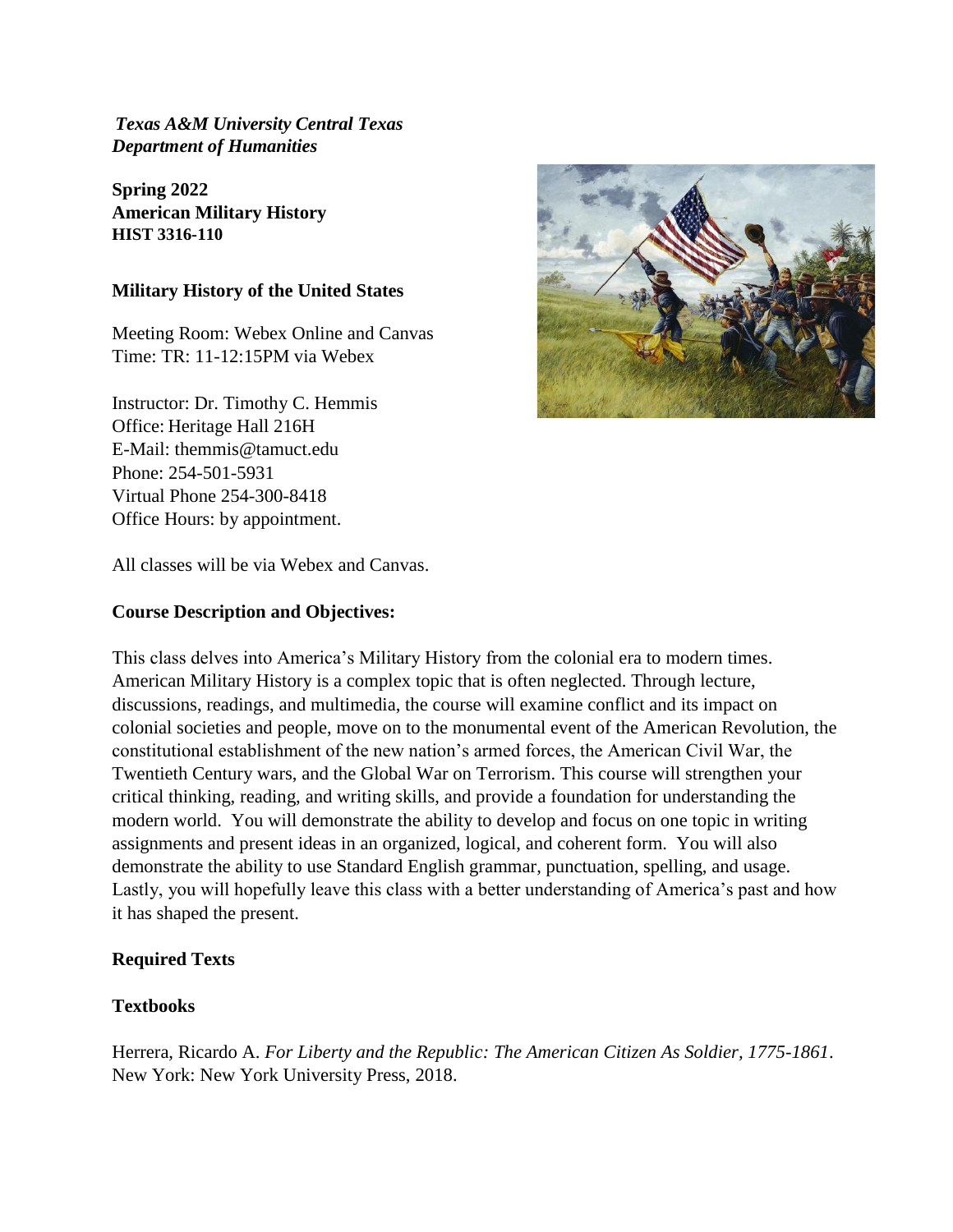Lee, Wayne E., Anthony E. Carlson, David L. Preston, and David Silbey. *The Other Face of Battle: America's Forgotten Wars and the Experience of Combat*. New York: Oxford University Press, 2021.

Smith, Gene A., David Coffey, and Kyle Longley. *In Harm's Way: A History of the American Military Experience*. New York: Oxford University Press, 2020.

There may be other articles and book chapters that the Professor will provide electronically each week via Canvas.

## **Course Requirements**

Grades will be determined on the following basis:

| Video Briefing   | 100 points                   |                                           |  |
|------------------|------------------------------|-------------------------------------------|--|
| Book Reviews x 2 | 200 points (100 points each) | See Schedule                              |  |
| Quizzes x 6      | 300 points (50 points each)  | Throughout the semester $-$<br>see canvas |  |
| Midterm Exam     | 200 points                   |                                           |  |
| Final Exam       | 200 points                   |                                           |  |

### **Scoring:**

Final Grades will be determined based upon the following scale:

|              | 900-1000 points  |
|--------------|------------------|
| B            | 800-899 points   |
| $\mathsf{C}$ | 700-799 points   |
|              | 600-699 points   |
|              | Below 600 points |

# **Attendance and Participation**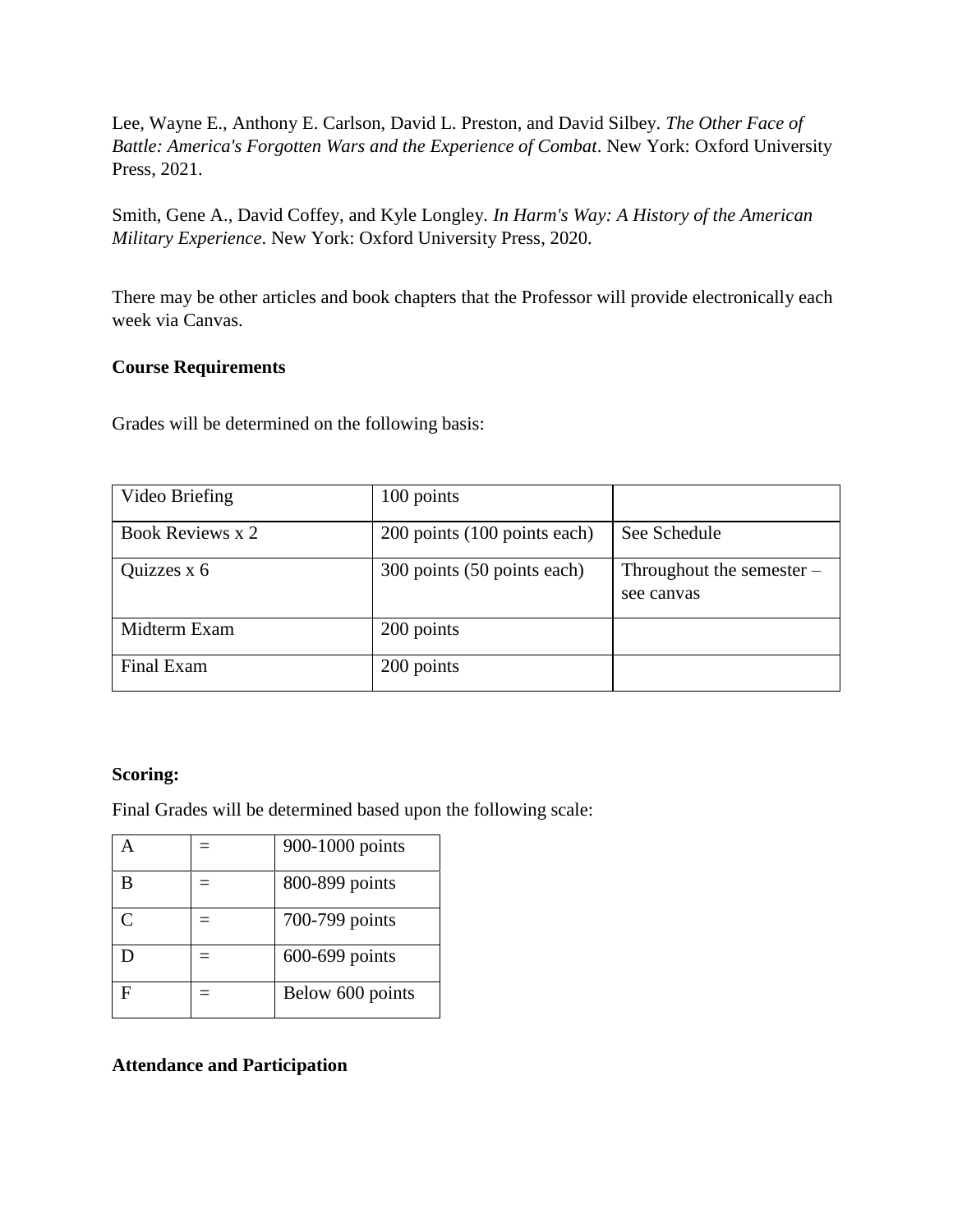Class attendance and participation are crucial elements of the learning experience. Attendance is mandatory. Attendance will be taken daily via Webex. In addition, attendance and participation means staying for the whole class and talking in class with your video on. Do not leave early without speaking to me beforehand. Failure to regularly attend class will result in dire consequences such as failing the class. If there are more than seven unexcused absences, you could **fail** the course. The professor reserves the right to decrease the overall grade if attendance is poor. Please come to class prepared and ready to discuss the readings assigned for the day.

# *Quizzes*

There will be six reading quizzes online. Each are worth 50 points. The quizzes are based on the assigned reading of the TEXTBOOK throughout the semester. Since the quizzes will be on Canvas there is no reason to miss one.

# *Exams*

There will be two exams in this class. One will be in the mid-term and the other at the end of the term. Each exam will have short answer and essays. The y will be graded for knowledge of content. It will be an exam via Canvas.

# *Book Reviews*

The book reviews will be 900-1100 words long and be modeled after critical reviews in academic journals such as the *American Historical Review* or *The William and Mary Quarterly*. A book review concentrates on identifying and critiquing on the author's thesis. What is the author trying to argue, what evidence do they use, and do you agree and disagree? It is not just a simple summary of the book.

## Biography Research Proposal and Video Briefing

You will perform primary and secondary historical research on one individual who served in the United States Armed Forces (1607-1975) and create a 15 minutes video presentation/lecture via ARC/Studio in Canvas. The topic choice is the student's decision (within the class's subject area), but it must be reached in consultation with the instructor. The objective of the presentation is to highlight the soldier, sailors, or airman's leadership quality with evidence from their career. Be sure to highlight their combat experience and their leadership style. It might also include who their mentors were. Students should get to the library early and begin searching out sources they can base their research on. There needs to be a bibliography slide in the presentation. There should be a written script submitted via Canvas as well as posting the video.

# **Each individual must be approved via email by Dr. Hemmis by week 4.**

## **Important Reminder**

*No late assignments will be accepted unless extreme circumstances. Extensions maybe granted if asked before 48 hours of the due date.*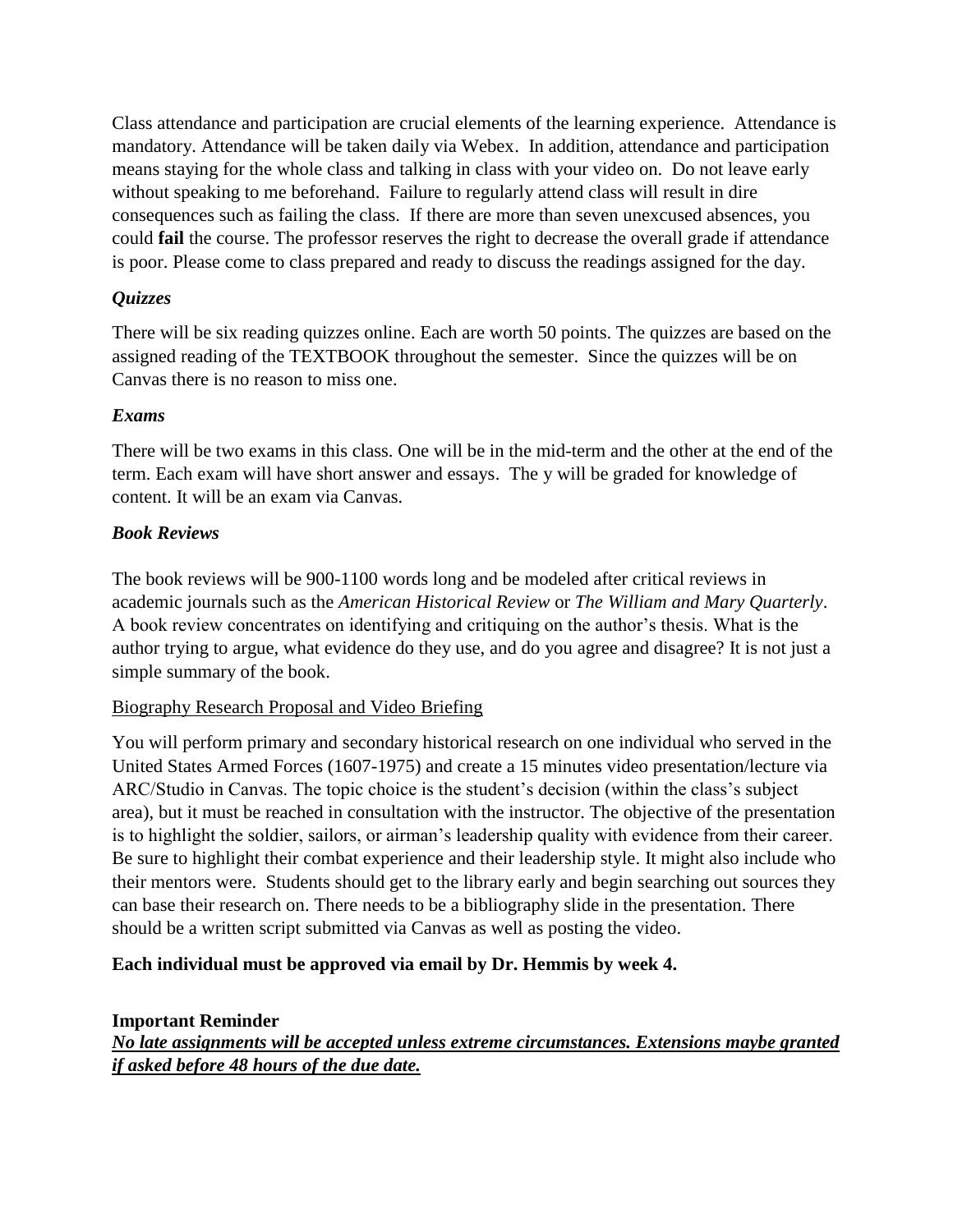### **FORMATTING**

Essays must comply with the following formatting guidelines. Writing assignments are due on the day and time on Canvas. Essays must be submitted via Canvas.

Your papers must be typewritten, with 12 pt. font in Times New Roman and double-spaced lines. The header of your paper should be single-spaced and in the following format:

> Your Name Paper, HIS 343 Dr. Timothy Hemmis janedoe@yahoo.com Due Date

Your paper should have 1" margins on the top and bottom and 1.25" margins on the left right margins. Evidence must be cited using footnotes. Use of alternate forms of citation, such as the MLA format, is not acceptable. Finally, your essays must be stapled (no "dog ears," paper clips, or binders) and the pages numbered! If you have questions about the proper format of your essay, ask me.

The essay must include evidence from the text, and you must cite that evidence using footnotes. Use the following examples as models:

First citation:

<sup>1</sup> Alfred F. Young, *The Shoemaker and the Tea Party: Memory and the American Revolution* (Boston: Beacon Press, 1999), 45.

Subsequent citations:

<sup>5</sup> Young, *The Shoemaker and the Tea Party,* 74.

## **Unexcused/ Late Work or Absences:**

The only valid excuses for missing a class are illnesses requiring medical care, required university activities, religious holidays, or a personal emergency of a serious nature. To be excused without penalty, documentation is required. In certain other circumstances, I will allow you to turn in an assignment early or take an exam in advance, but you must see me as soon as possible. Do not wait until the last possible minute.

#### **Incomplete Policy :**

Students that find themselves facing an unexpected, life altering circumstance before the drop deadline should drop the course. Should a student encounter an unexpected, life altering circumstance after the drop deadline, that student may be eligible for an incomplete so long as all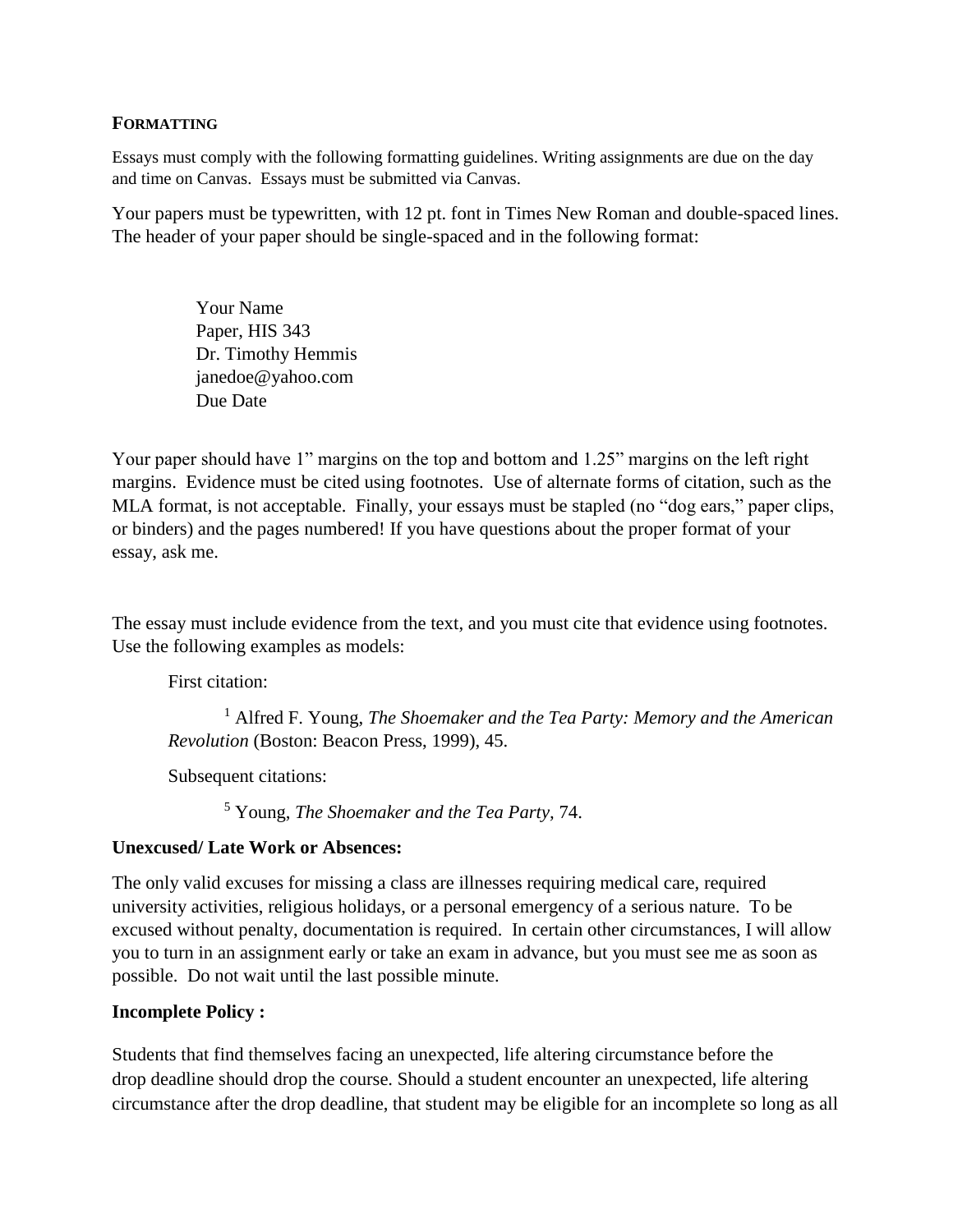work due before the circumstance has been submitted and the student has a reasonable chance to pass the course should the work be completed as soon as the circumstance resolves itself. No student should expect to receive an incomplete.

#### **Below is the required University Information**

### TECHNOLOGY REQUIREMENTS AND SUPPORT

*You need to include information about Technology Requirements and Support. In addition, include a statement on the technology requirements for the successful completion of the course and when applicable, information on how to access these resources (for example, how to obtain a certain software through University site license).* 

#### **Technology Requirements**

This course will use the A&M-Central Texas Instructure Canvas learning management system. We strongly recommend the latest versions of Chrome or Firefox browsers. Canvas no longer supports any version of Internet Explorer.

Logon to A&M-Central Texas Canvas [https://tamuct.instructure.com/] or access Canvas through the TAMUCT Online link in myCT [https://tamuct.onecampus.com/]. You will log in through our Microsoft portal.

Username: Your MyCT email address. Password: Your MyCT password

#### **Canvas Support**

Use the Canvas Help link, located at the bottom of the left-hand menu, for issues with Canvas. You can select "Chat with Canvas Support," submit a support request through "Report a Problem," or call the Canvas support line: 1-844-757-0953.

For issues related to course content and requirements, contact your instructor.

#### **Online Proctored Testing**

A&M-Central Texas uses Proctorio for online identity verification and proctored testing. This service is provided at no direct cost to students. If the course requires identity verification or proctored testing, the technology requirements are: Any computer meeting the minimum computing requirements, plus web camera, speaker, and microphone (or headset). Proctorio also requires the Chrome web browser with their custom plug in.

#### Other Technology Support

For log-in problems, students should contact Help Desk Central

24 hours a day, 7 days a week

Email: [helpdesk@tamu.edu](mailto:helpdesk@tamu.edu) Phone: (254) 519-5466 [Web Chat:](http://hdc.tamu.edu/) [http://hdc.tamu.edu]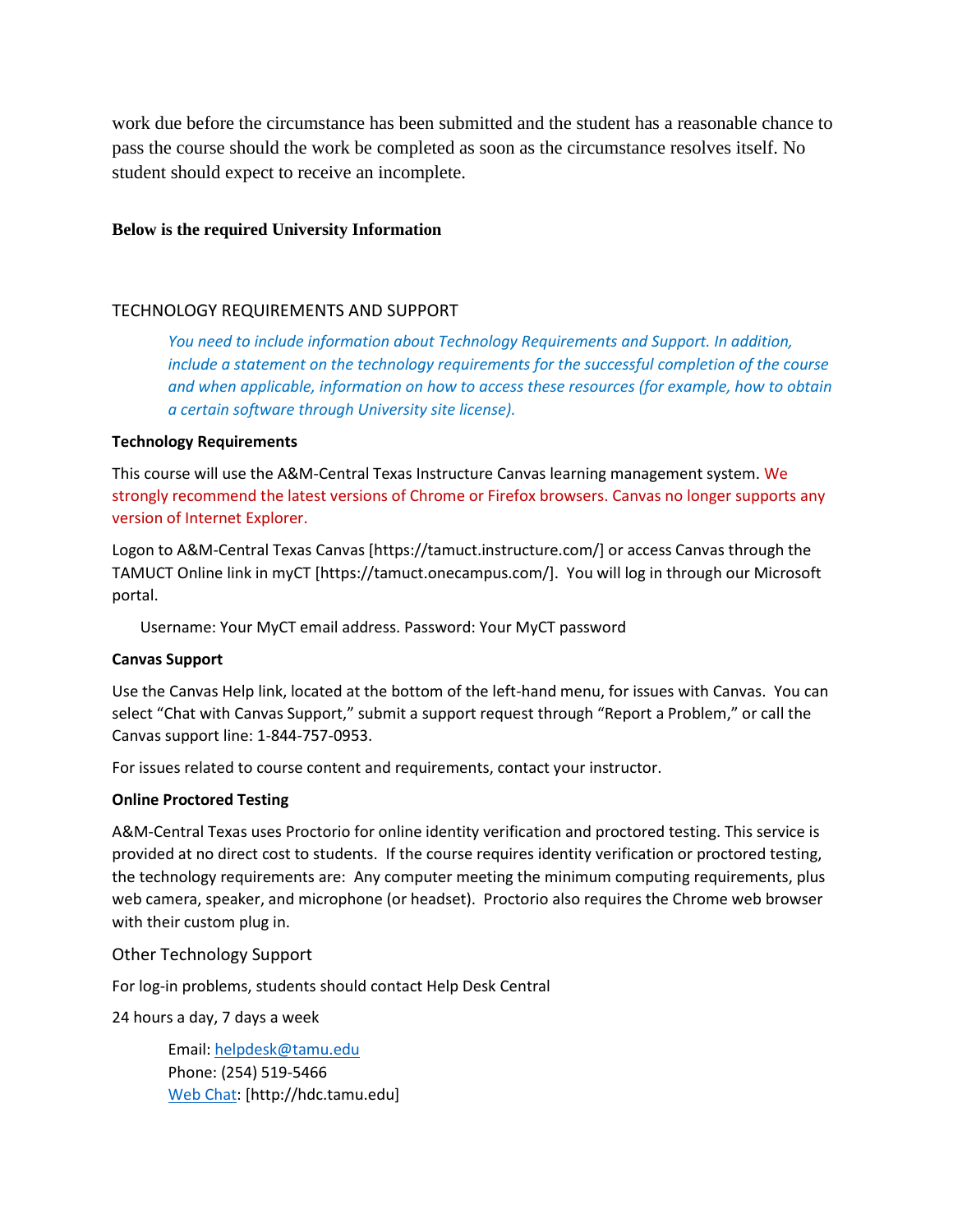*Please let the support technician know you are an A&M-Central Texas student.*

## **UNIVERSITY RESOURCES, PROCEDURES, AND GUIDELINES**

### Drop Policy

If you discover that you need to drop this class, you must complete the [Drop Request](https://dynamicforms.ngwebsolutions.com/casAuthentication.ashx?InstID=eaed95b9-f2be-45f3-a37d-46928168bc10&targetUrl=https%3A%2F%2Fdynamicforms.ngwebsolutions.com%2FSubmit%2FForm%2FStart%2F53b8369e-0502-4f36-be43-f02a4202f612) Dynamic Form through Warrior Web.

[https://dynamicforms.ngwebsolutions.com/casAuthentication.ashx?InstID=eaed95b9-f2be-45f3-a37d-

46928168bc10&targetUrl=https%3A%2F%2Fdynamicforms.ngwebsolutions.com%2FSubmit%2F Form%2FStart%2F53b8369e-0502-4f36-be43-f02a4202f612].

Faculty cannot drop students; this is always the responsibility of the student. The Registrar's Office will provide a deadline on the Academic Calendar for which the form must be completed. Once you submit the completed form to the Registrar's Office, you must go into Warrior Web and confirm that you are no longer enrolled. If you still show as enrolled, FOLLOW-UP with the Registrar's Office immediately. You are to attend class until the procedure is complete to avoid penalty for absence. Should you miss the drop deadline or fail to follow the procedure, you will receive an F in the course, which may affect your financial aid and/or VA educational benefits.

### Academic Integrity

Texas A&M University -Central Texas values the integrity of the academic enterprise and strives for the highest standards of academic conduct. A&M-Central Texas expects its students, faculty, and staff to support the adherence to high standards of personal and scholarly conduct to preserve the honor and integrity of the creative community. Academic integrity is defined as a commitment to honesty, trust, fairness, respect, and responsibility. Any deviation by students from this expectation may result in a failing grade for the assignment and potentially a failing grade for the course. Academic misconduct is any act that improperly affects a true and honest evaluation of a student's academic performance and includes, but is not limited to, working with others in an unauthorized manner, cheating on an examination or other academic work, plagiarism and improper citation of sources, using another student's work, collusion, and the abuse of resource materials. All academic misconduct concerns will be referred to the university's Office of Student Conduct. Ignorance of the university's standards and expectations is never an excuse to act with a lack of integrity. When in doubt on collaboration, citation, or any issue, please contact your instructor before taking a course of action.

For mor[e information regarding the Student Conduct process,](https://www.tamuct.edu/student-affairs/student-conduct.html) [https://www.tamuct.edu/studentaffairs/student-conduct.html].

If you know of potential honor violations by other students, you may [submit a report,](https://cm.maxient.com/reportingform.php?TAMUCentralTexas&layout_id=0) [https://cm.maxient.com/reportingform.php?TAMUCentralTexas&layout\_id=0].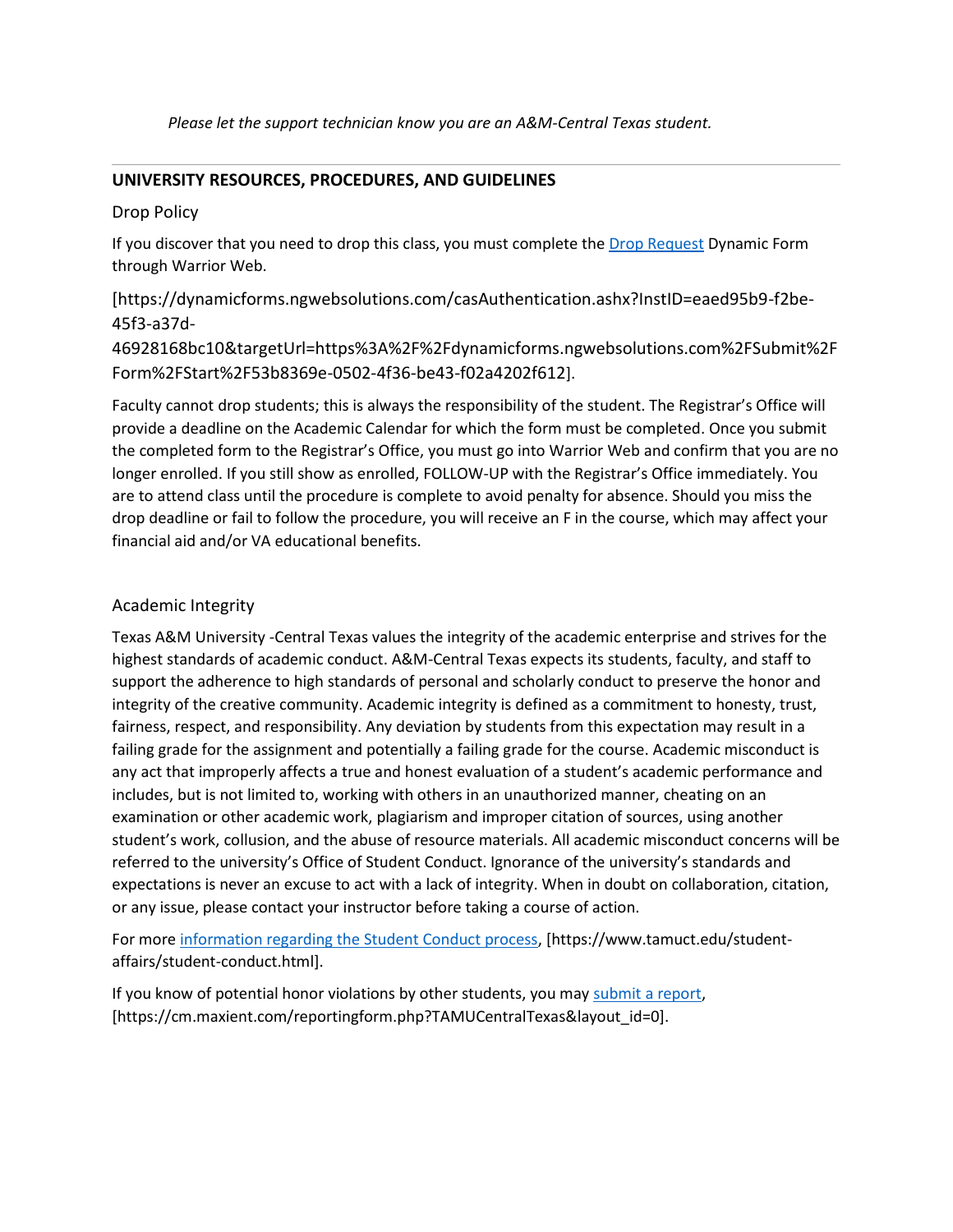### Academic Accommodations

At Texas A&M University-Central Texas, we value an inclusive learning environment where every student has an equal chance to succeed and has the right to a barrier-free education. The Office of Access and Inclusion is responsible for ensuring that students with a disability receive equal access to the university's programs, services and activities. If you believe you have a disability requiring reasonable accommodations please contact the Office of Access and Inclusion, WH-212; or call (254) 501-5836. Any information you provide is private and confidential and will be treated as such.

For more information please visit our [Access & Inclusion](https://tamuct.instructure.com/courses/717) Canvas page (log-in required) [https://tamuct.instructure.com/courses/717]

## Important information for Pregnant and/or Parenting Students

Texas A&M University-Central Texas supports students who are pregnant and/or parenting. In accordance with requirements of Title IX and related guidance from US Department of Education's Office of Civil Rights, the Dean of Student Affairs' Office can assist students who are pregnant and/or parenting in seeking accommodations related to pregnancy and/or parenting. Students should seek out assistance as early in the pregnancy as possible. For more information, please visi[t Student Affairs](https://www.tamuct.edu/student-affairs/index.html) [https://www.tamuct.edu/student-affairs/index.html]. Students may also contact the institution's Title IX Coordinator. If you would like to read more about these [requirements and guidelines](http://www2.ed.gov/about/offices/list/ocr/docs/pregnancy.pdf) online, please visit the website [http://www2.ed.gov/about/offices/list/ocr/docs/pregnancy.pdf].

Title IX of the Education Amendments Act of 1972 prohibits discrimination on the basis of sex and gender–including pregnancy, parenting, and all related conditions. A&M-Central Texas is able to provide flexible and individualized reasonable accommodation to pregnant and parenting students. All pregnant and parenting students should contact the Associate Dean in the Division of Student Affairs at (254) 501- 5909 to seek out assistance. Students may also contact the University's Title IX Coordinator.

### **Tutoring**

Tutoring is available to all A&M-Central Texas students, on a remote online basis. Visit the Academic Support Community in Canvas to view schedules and contact information. Subjects tutored on campus include Accounting, Advanced Math, Biology, Finance, Statistics, Mathematics, and Study Skills. Student success coaching is available online upon request.

If you have a question regarding tutor schedules, need to schedule a tutoring session, are interested in becoming a tutor, success coaching, or have any other question, contact Academic Support Programs at (254) 501-5836, visit the Office of Student Success at 212F Warrior Hall, or by emailing studentsuccess@tamuct.edu .

Chat live with a tutor 24/7 for almost any subject from on your computer! Tutor.com is an online tutoring platform that enables A&M-Central Texas students to log in and receive online tutoring support at no additional cost. This tool provides tutoring in over 40 subject areas except writing support. Access Tutor.com through Canvas.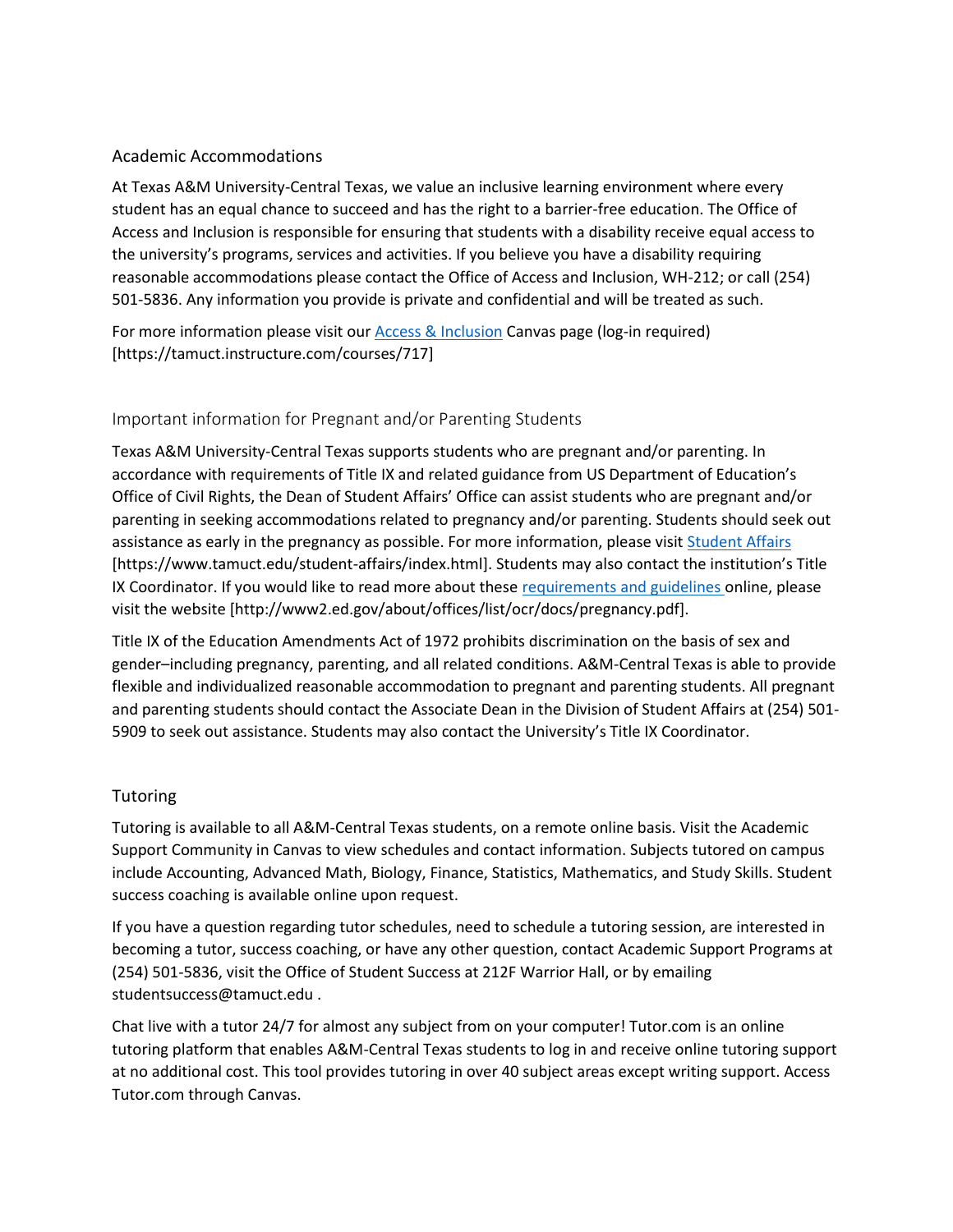### University Writing Center

University Writing Center: Located in Warrior Hall 416, the University Writing Center (UWC) at Texas A&M University–Central Texas (A&M–Central Texas) is a free service open to all A&M–Central Texas students. For the Spring 2022 semester, the hours of operation are from 10:00 a.m.-5:00 p.m. Monday thru Thursday in Warrior Hall 416 (with online tutoring available every hour as well) with satellite hours available online only Monday thru Thursday from 6:00-9:00 p.m. and Saturday 12:00-3:00 p.m.

Tutors are prepared to help writers of all levels and abilities at any stage of the writing process. While tutors will not write, edit, or grade papers, they will assist students in developing more effective composing practices. By providing a practice audience for students' ideas and writing, our tutors highlight the ways in which they read and interpret students' texts, offering guidance and support throughout the various stages of the writing process. In addition, students may work independently in the UWC by checking out a laptop that runs the Microsoft Office suite and connects to WIFI, or by consulting our resources on writing, including all of the relevant style guides. Whether you need help brainstorming ideas, organizing an essay, proofreading, understanding proper citation practices, or just want a quiet place to work, the UWC is here to help!

Students may arrange a one-to-one session with a trained and experienced writing tutor by making an appointment via [WCOnline](https://tamuct.mywconline.com/) [https://tamuct.mywconline.com/]. In addition, you can email Dr. Bruce Bowles Jr. at bruce.bowles@tamuct.edu if you have any questions about the UWC, need any assistance with scheduling, or would like to schedule a recurring appointment with your favorite tutor by making an appointment vi[a WCOnline](https://tamuct.mywconline.com/) [https://tamuct.mywconline.com/]. In addition, you can email Dr. Bruce Bowles Jr. at bruce.bowles@tamuct.edu if you have any questions about the UWC, need any assistance with scheduling, or would like to schedule a recurring appointment with your favorite tutor.

### University Library

The University Library provides many services in support of research across campus and at a distance. We offer over 200 electronic databases containing approximately 400,000 eBooks and 82,000 journals, in addition to the 96,000 items in our print collection, which can be mailed to students who live more than 50 miles from campus. Research guides for each subject taught at A&M-Central Texas are available through our website to help students navigate these resources. On campus, the library offers technology including cameras, laptops, microphones, webcams, and digital sound recorders.

Research assistance from a librarian is also available 24 hours a day through our online chat service, and at the reference desk when the library is open. Research sessions can be scheduled for more comprehensive assistance, and may take place virtually through WebEx, Microsoft Teams or in-person at the library. Schedule an [appointment](https://nam04.safelinks.protection.outlook.com/?url=https%3A%2F%2Ftamuct.libcal.com%2Fappointments%2F%3Fg%3D6956&data=04%7C01%7Clisa.bunkowski%40tamuct.edu%7Cde2c07d9f5804f09518008d9ab7ba6ff%7C9eed4e3000f744849ff193ad8005acec%7C0%7C0%7C637729369835011558%7CUnknown%7CTWFpbGZsb3d8eyJWIjoiMC4wLjAwMDAiLCJQIjoiV2luMzIiLCJBTiI6Ik1haWwiLCJXVCI6Mn0%3D%7C3000&sdata=KhtjgRSAw9aq%2FoBsB6wyu8b7PSuGN5EGPypzr3Ty2No%3D&reserved=0)

[here](https://nam04.safelinks.protection.outlook.com/?url=https%3A%2F%2Ftamuct.libcal.com%2Fappointments%2F%3Fg%3D6956&data=04%7C01%7Clisa.bunkowski%40tamuct.edu%7Cde2c07d9f5804f09518008d9ab7ba6ff%7C9eed4e3000f744849ff193ad8005acec%7C0%7C0%7C637729369835011558%7CUnknown%7CTWFpbGZsb3d8eyJWIjoiMC4wLjAwMDAiLCJQIjoiV2luMzIiLCJBTiI6Ik1haWwiLCJXVCI6Mn0%3D%7C3000&sdata=KhtjgRSAw9aq%2FoBsB6wyu8b7PSuGN5EGPypzr3Ty2No%3D&reserved=0) [https://tamuct.libcal.com/appointments/?g=6956]. Assistance may cover many topics, including how to find articles in peer-reviewed journals, how to cite resources, and how to piece together research for written assignments.

Our 27,000-square-foot facility on the A&M-Central Texas main campus includes student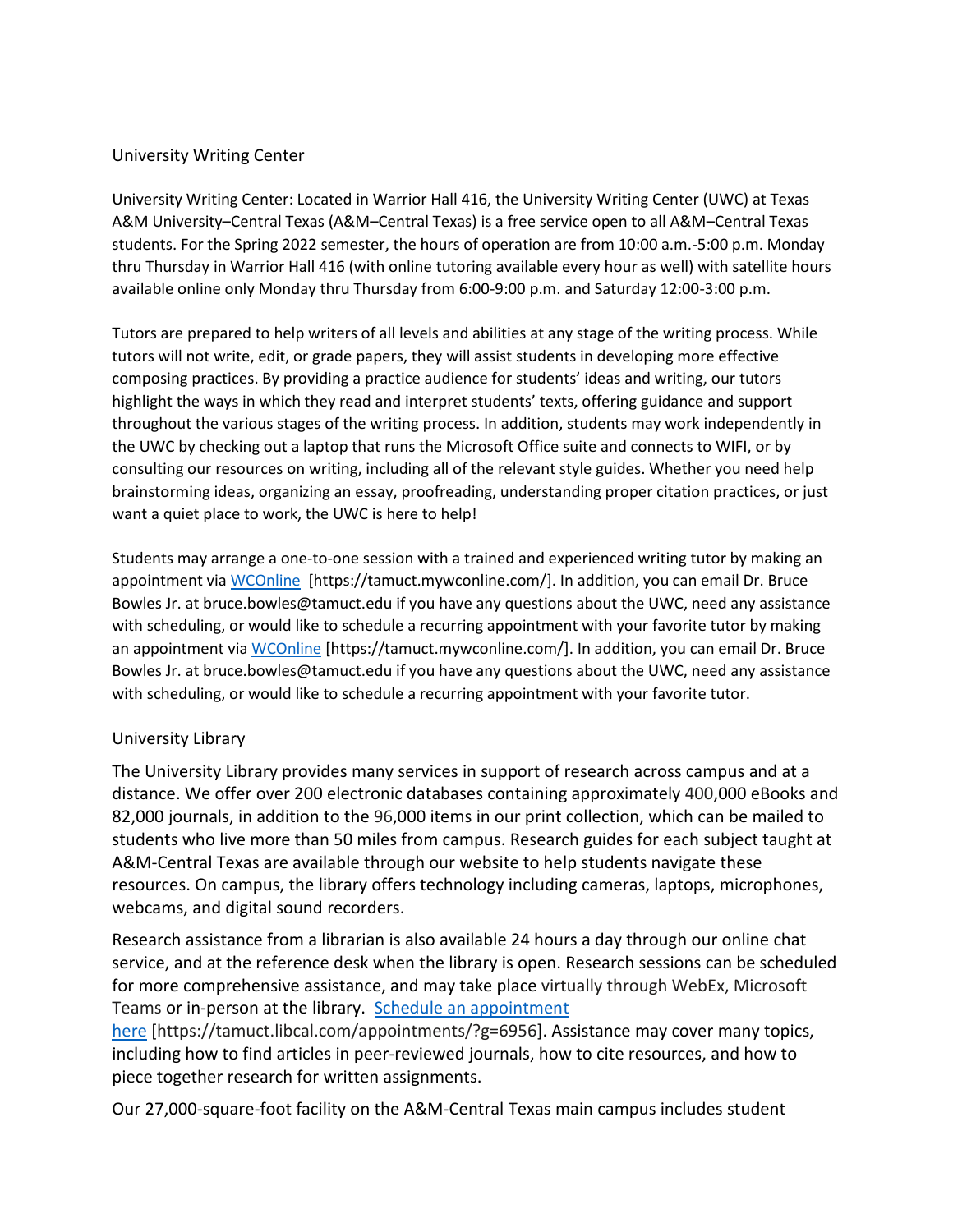lounges, private study rooms, group work spaces, computer labs, family areas suitable for all ages, and many other features. Services such as interlibrary loan, TexShare, binding, and laminating are available. The library frequently offers workshops, tours, readings, and other events. For more information, please visit our Library [website](https://nam04.safelinks.protection.outlook.com/?url=https%3A%2F%2Ftamuct.libguides.com%2Findex&data=04%7C01%7Clisa.bunkowski%40tamuct.edu%7C7d8489e8839a4915335f08d916f067f2%7C9eed4e3000f744849ff193ad8005acec%7C0%7C0%7C637566044056484222%7CUnknown%7CTWFpbGZsb3d8eyJWIjoiMC4wLjAwMDAiLCJQIjoiV2luMzIiLCJBTiI6Ik1haWwiLCJXVCI6Mn0%3D%7C1000&sdata=2R755V6rcIyedGrd4Os5rkgn1PvhHKU3kUV1vBKiHFo%3D&reserved=0) [http://tamuct.libguides.com/index].

## **Course Schedule**

10 by 11:59

Reading Assignment: SCL pp 273-332

Week 10 (Mar 29 and Mar 31 ) **The Great War**